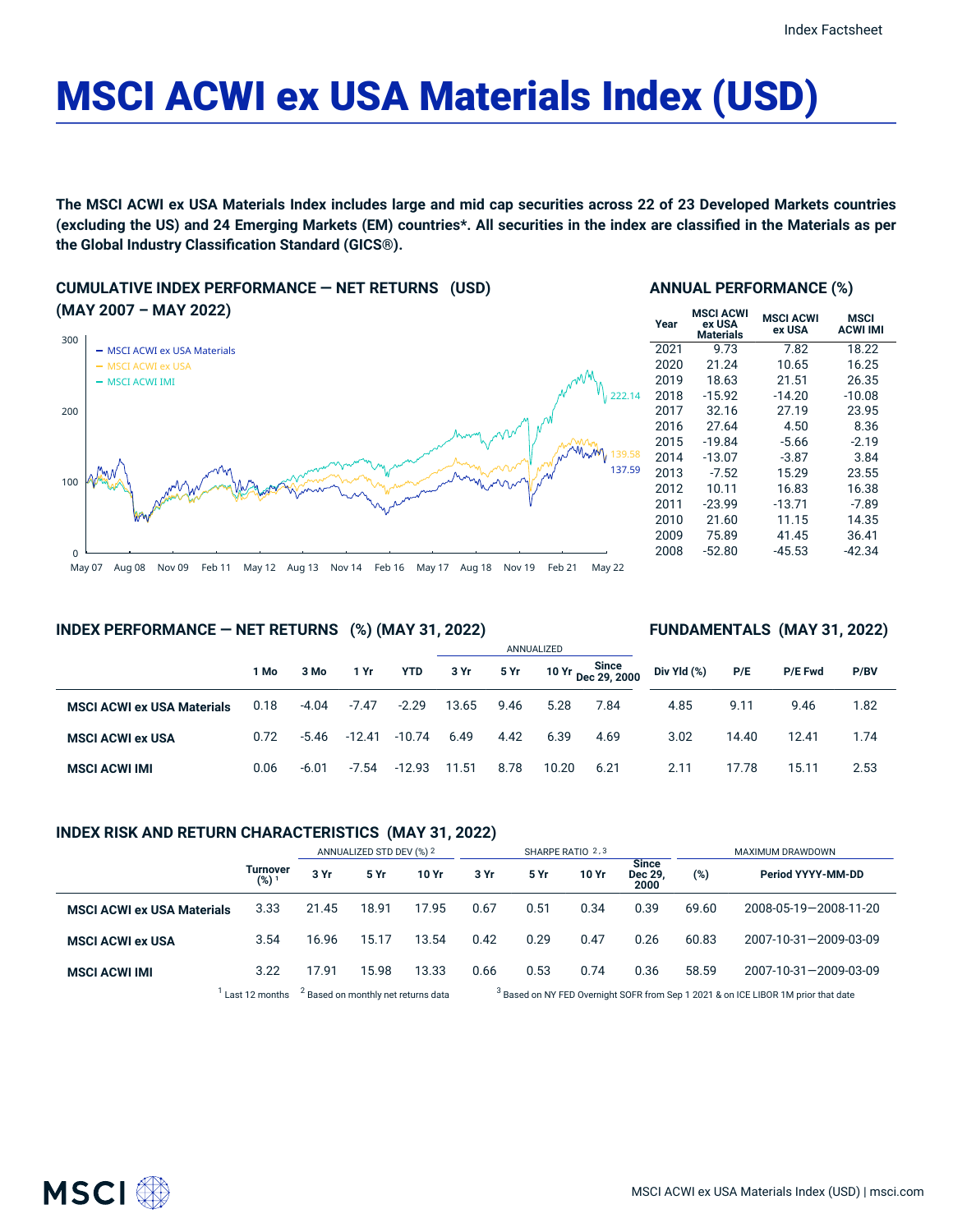# **MSCI ACWI ex USA Materials Index (USD)**

# **INDEX CHARACTERISTICS**

|                     | <b>MSCI ACWI ex USA Materials</b> |
|---------------------|-----------------------------------|
| Number of           | 259                               |
| <b>Constituents</b> |                                   |
|                     | <b>Mkt Cap (USD Millions)</b>     |
| Index               | 2,105,640.55                      |
| Largest             | 161.999.32                        |
| <b>Smallest</b>     | 174.37                            |
| Average             | 8,129.89                          |
| <b>Median</b>       | 3.272.10                          |
|                     |                                   |
|                     |                                   |

# **TOP 10 CONSTITUENTS**

|                       | <b>Country</b> | Float Adj Mkt Cap<br>(USD Billions) | Index<br>Wt. (%) |
|-----------------------|----------------|-------------------------------------|------------------|
| BHP GROUP (AU)        | AU             | 162.00                              | 7.69             |
| <b>AIR LIQUIDE</b>    | <b>FR</b>      | 82.66                               | 3.93             |
| RIO TINTO PLC (GB)    | GB             | 81.40                               | 3.87             |
| VAI F ON              | <b>BR</b>      | 74.70                               | 3.55             |
| <b>GLENCORE</b>       | GB             | 65.25                               | 3.10             |
| ANGLO AMERICAN        | GB             | 62.67                               | 2.98             |
| <b>NUTRIEN</b>        | СA             | 55.78                               | 2.65             |
| SHIN-ETSU CHEMICAL CO | JP.            | 50.48                               | 2.40             |
| <b>BASF</b>           | DE             | 50.47                               | 2.40             |
| <b>SIKA</b>           | CН             | 39.30                               | 1.87             |
| Total                 |                | 724.70                              | 34.42            |

# **SUB-INDUSTRY WEIGHTS**



- Diversified Metals & Mining 26.12% Specialty Chemicals 14.87% Steel 10.65%
- Commodity Chemicals 9% Cold 8.22% Construction Materials 7%
- Diversified Chemicals 5.21% Fertilizers & Agricultural Chemicals 4.94%
- Industrial Gases 4.07% Paper Products 2.73% Copper 2.03% Other 5.16%

#### **COUNTRY WEIGHTS**



\*DM countries include: Australia, Austria, Belgium, Canada, Denmark, Finland, France, Germany, Hong Kong, Ireland, Israel, Italy, Japan, Netherlands, New Zealand, Norway,<br>Portugal, Singapore, Spain, Sweden, Switzerland and

The MSCI ACWI ex USA Materials Index was launched on Jan 01, 2001. Data prior to the launch date is back-tested test (i.e. calculations of how the index might have performed<br>over that time period had the index existed). Th